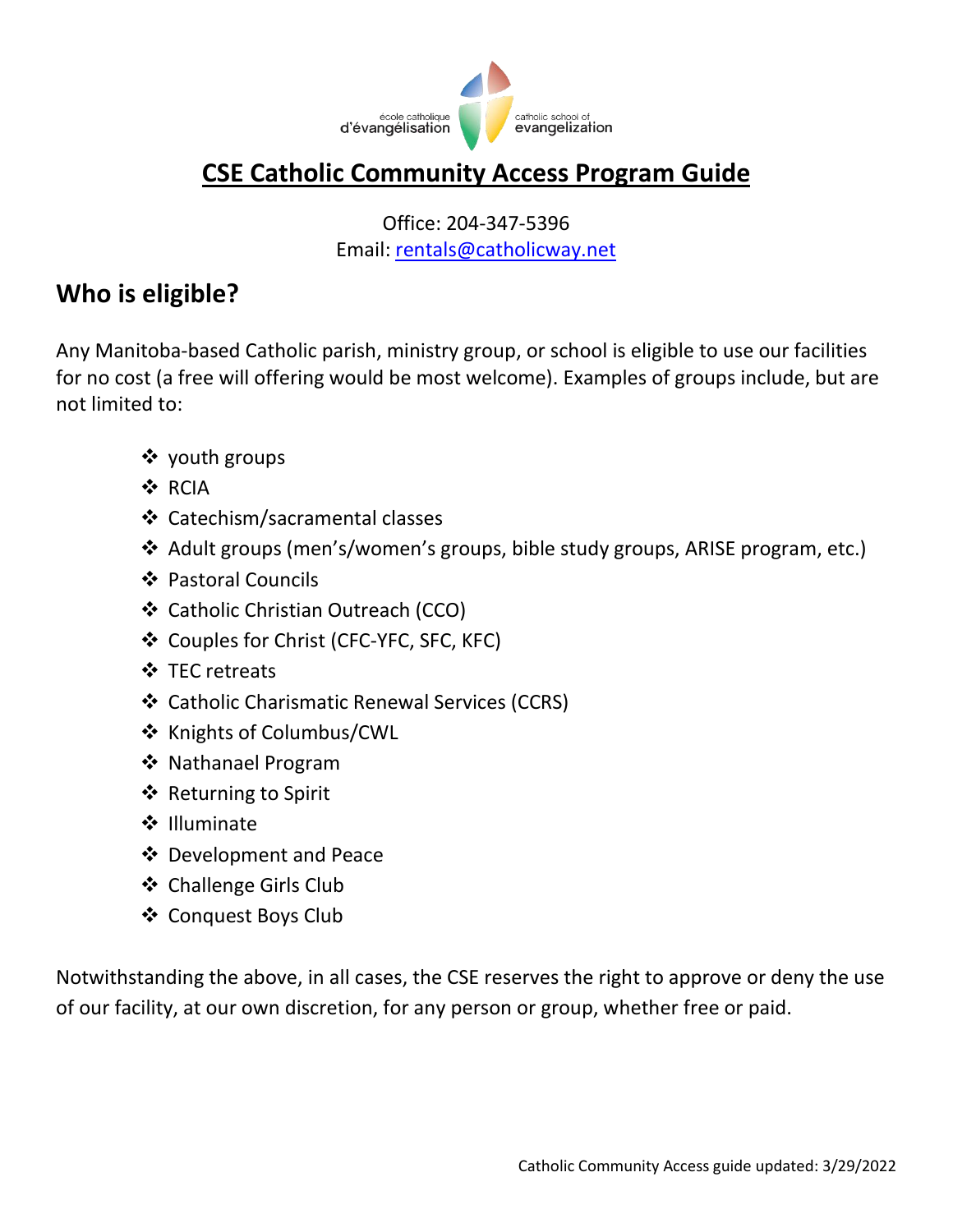

In order to make sure as many groups as possible have an opportunity to utilize this service, the following are guidelines to rental frequency limits:

- $\triangleright$  Parishes 3-4 times/year
- $\triangleright$  Ministry Retreat groups 2 times/year
- $\triangleright$  Catholic Schools once/year

# **Availability**

Due to the ongoing ministry at the CSE, there are certain dates that are not available. The following periods of time are not available for booking:

- ❖ January & February CSE Winter Camps
- ❖ Mid-June through August CSE Summer Camps

For more details, please contact the CSE.

# **Location**

The CSE is located 45 minutes south of Winnipeg on Highway #59 in the town of St. Malo, see map [here.](https://www.google.ca/maps/place/Catholic+School+Of+Evangelization/@49.3149418,-96.9536553,17z/data=!4m12!1m6!3m5!1s0x52c1a52b256f227f:0x33080f03886dd49!2sCatholic+School+Of+Evangelization!8m2!3d49.313887!4d-96.951286!3m4!1s0x52c1a52b256f227f:0x33080f03886dd49!8m2!3d49.313887!4d-96.951286?hl=en) We are within walking distance of the St. Malo Provincial Park as well as the St. Malo Shrine and Grotto – a Manitoban pilgrimage site. The town St. Malo has a host of services including a general store, gas bar, pharmacy, butcher, and a few restaurants.

# **Facility Information**

The CSE offers approximately 10,000 square feet of space in our building. There are 82 beds in totally, the majority of them being bunk beds. Because of ongoing programming, not all beds are available at all times; please contact us regarding your needs. The dining room can accommodate 50 people comfortably and depending on the season, more can be accommodated outside. There are two meeting/multi-purpose rooms that are in the 300 to 400 square foot range, which may be available depending on CSE programming. A newly renovated basement meeting room easily accommodates 50 people and would be an ideal conference room. Finally, an 800 square foot chapel can accommodate approximately 60-70 people with an overflow area with seating for 20. The facility is wheelchair accessible except for the lower-level dorm room and basement conference room. For pictures of our facility, please follow this [link.](https://www.catholicway.net/facility-rental)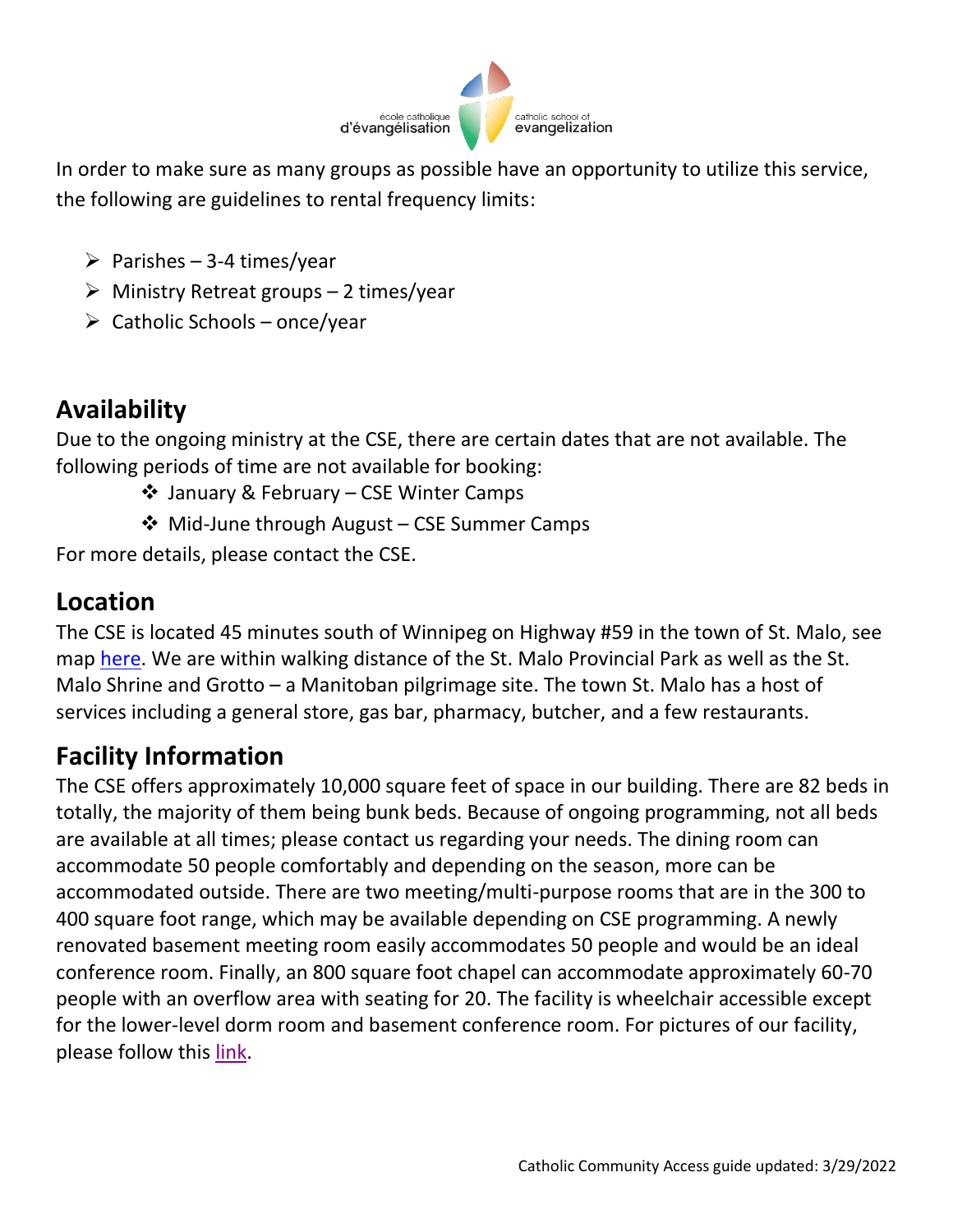

## **Equipment & Resources**

The CSE has a fully functional kitchen. Overhead and LCD projectors are available, as well as sound equipment, but these must be arranged prior to the booking. For specific needs, please contact the CSE. The CSE has WIFI available, contact the host for details.

Depending on the time of year, there is a variety of equipment that can be made available for outdoor activities, such as cycling, archery, canoeing, volleyball, sledding, camp fires, skiing, snowshoeing, etc. Safety standards must be adhered to as outlined by the CSE administration.

Sacramental vessels are available including cloths, chalice, paten, monstrance, candles and holders, missal, lectionary. If you are planning on celebrating Mass, please supply your own hosts and wine.

### **Hosting**

Upon arrival, you will have at least one resource person available to you throughout your stay. They will be available to:

- $\triangleright$  Answer questions
- $\triangleright$  Give a tour to the leaders of the group
- $\triangleright$  Set temperature controls
- $\triangleright$  Start camp fires
- $\triangleright$  Help with equipment needs
- $\triangleright$  Make photocopies (done at a modest fee)

### **Food Services**

Food services are not available at this time. Groups are welcome to make use of the equipped kitchen to prepare and serve their own meals. If you would like to have your event catered, please contact us and we can send you local catering information. Please note: due to ventilation limitations, open deep frying (stove top deep frying) is not permitted.

### **Sacramental Services**

It may be possible to assist you in finding a priest to celebrate certain sacraments with you. Please note that Sunday Liturgy at St. Malo Parish Catholic Church, right next door to us.

- $\triangleright$  French: Sunday 9 am
- $\triangleright$  English: Sunday: 11 am

# **Cleaning**

Groups are responsible for cleaning after themselves before they leave the sight at the end of their booking. This can be done in one of two ways a) Completing the Cleaning Contract or b)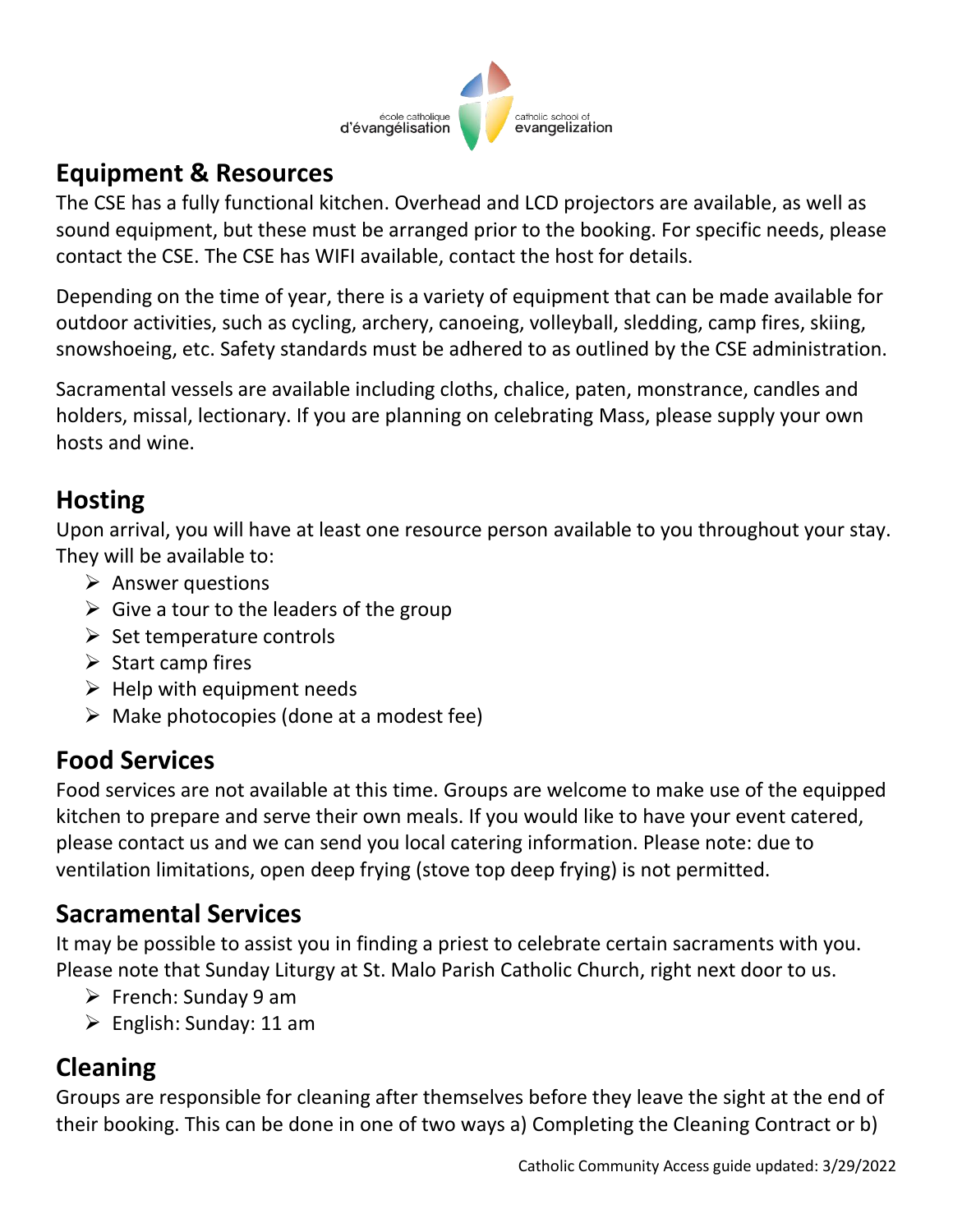

paying a \$300 cleaning fee. If choosing option a) the Retreat Cleaning Contract will need to be signed prior to the group arriving, and an inspection of the building will be done by the CSE host prior to departure. If there is a failing inspection/something is missed, the group will have the opportunity to clean in order for them to receive a passing inspection, if they are still present for the inspection, otherwise, the cleaning fee will be taken out of the Damage deposit. Please inform the CSE which option you would prefer.

### **Damage Deposit**

A damage deposit is required at the time of booking for groups. A group can leave this deposit in one of two forms: a) valid credit card (would be charged only as needed) or b) a \$500 cheque. Upon post retreat assessment, cheques will be returned if no damage has occurred to the CSE or its equipment.

### **How to Book a Retreat**

- 1. Contact the CSE to make arrangements to tour the facility (if needed).
- 2. Completely fill out a Retreat Request form, indicating date(s) requested. Please include an alternate date, if possible.
- 3. Sign and date Terms and Conditions sheet found on pages 8-9.
- 4. Sign Cleaning Contract form, or indicate that you will pay the cleaning fee.
- 5. Mail, fax, email, or drop off the completed forms and damage deposit at your earliest convenience. Retreat dates are granted on a first come, first served basis.
- 6. A CSE representative will contact you shortly after the receipt of your request to finalize details.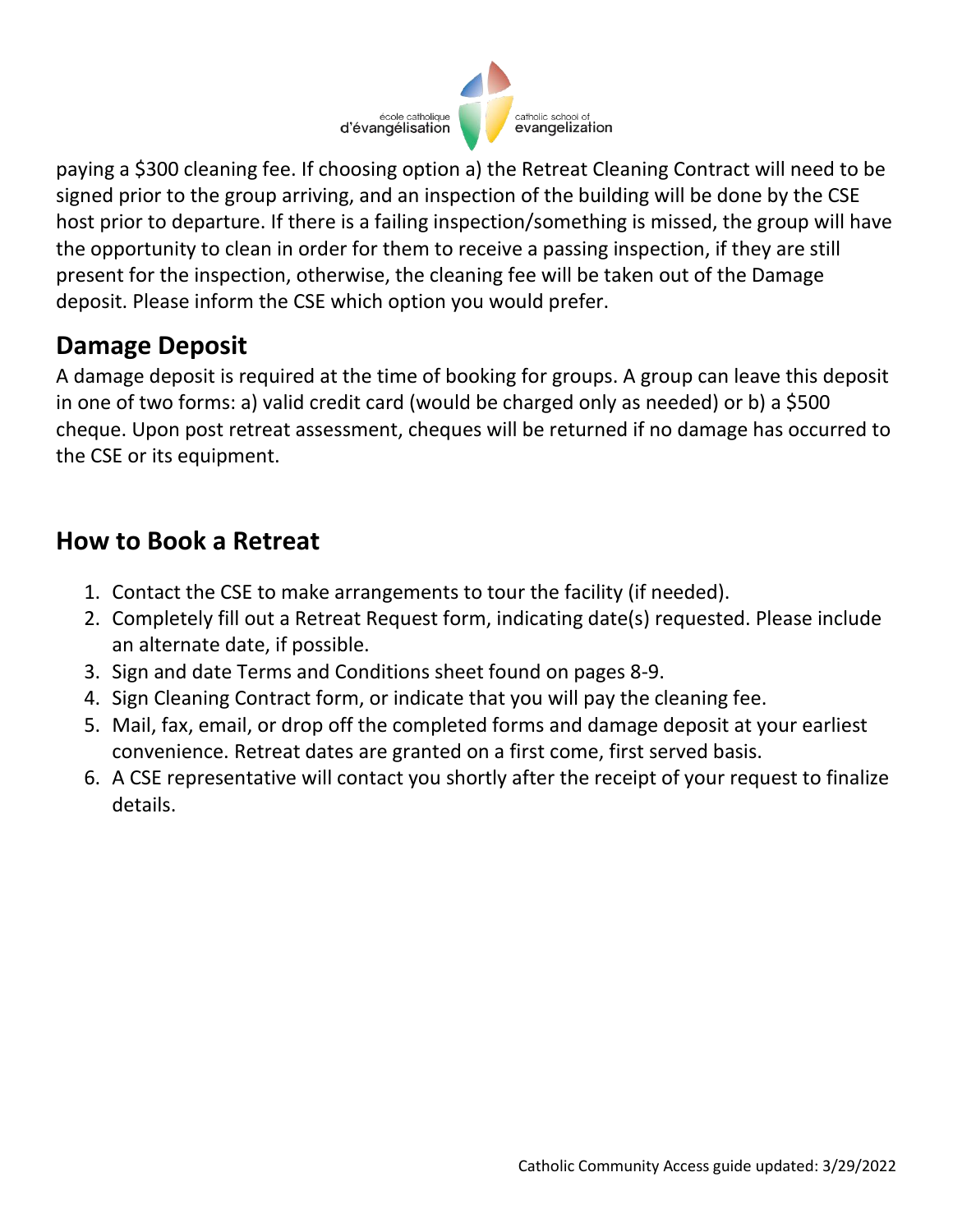

# *Retreat Request Form*

| Name of organization/group:                         |                                   |  |  |  |
|-----------------------------------------------------|-----------------------------------|--|--|--|
| Name & phone number of Pastor or Priest (referral): |                                   |  |  |  |
| Title:<br>Contact person:                           |                                   |  |  |  |
| Best number to contact you with:                    | type (circle one): work home cell |  |  |  |
| Email:                                              | Fax:                              |  |  |  |
|                                                     |                                   |  |  |  |

#### **Retreat Information**

| Type of retreat:  |                  |                        |                         |                                                                                                                                 |          |         |
|-------------------|------------------|------------------------|-------------------------|---------------------------------------------------------------------------------------------------------------------------------|----------|---------|
|                   |                  |                        |                         |                                                                                                                                 |          |         |
| # of participants | (under 5 years)  | $(5-10 \text{ years})$ | $(11-17 \text{ years})$ | (adult supervisors*)                                                                                                            | (adults) | (total) |
| $\square$ Dav     | $\Box$ Overnight |                        |                         | * Groups are responsible to ensure proper supervision of minors<br>and that all diocesan Safe Environment policies are followed |          |         |

### **Dates Requested**

| $1st$ choice |                |                        |                    |  |
|--------------|----------------|------------------------|--------------------|--|
| <b>Start</b> | Date $(d/m/y)$ | Time:                  | am/pm (circle one) |  |
| Finish       | Date $(d/m/y)$ | Time:                  | am/pm (circle one) |  |
|              |                |                        |                    |  |
|              |                | $2nd$ choice           |                    |  |
| <b>Start</b> | Date $(d/m/y)$ | Time:                  | am/pm (circle one) |  |
| Finish       | Date $(d/m/y)$ | Time:                  | am/pm (circle one) |  |
|              |                |                        |                    |  |
|              |                | 3 <sup>rd</sup> choice |                    |  |
| <b>Start</b> | Date $(d/m/y)$ | Time:                  | am/pm (circle one) |  |
| Finish       | Date $(d/m/y)$ | Time:                  | am/pm (circle one) |  |

#### **Optional Equipment Use**

| $\Box$ LCD projector                                                  | □ Canoes (\$10/canoe/hour)    | # of canoes: |
|-----------------------------------------------------------------------|-------------------------------|--------------|
| $\Box$ Sports balls                                                   | $\Box$ Archery (\$3/person)   | # of people: |
| $\Box$ Volley ball net                                                | □ Snowshoes/Skis (\$4/person) | # of people: |
| $\Box$ Fire Pit (bring your own wood) $\Box$ Inner tubes for sledding |                               | # of tubes:  |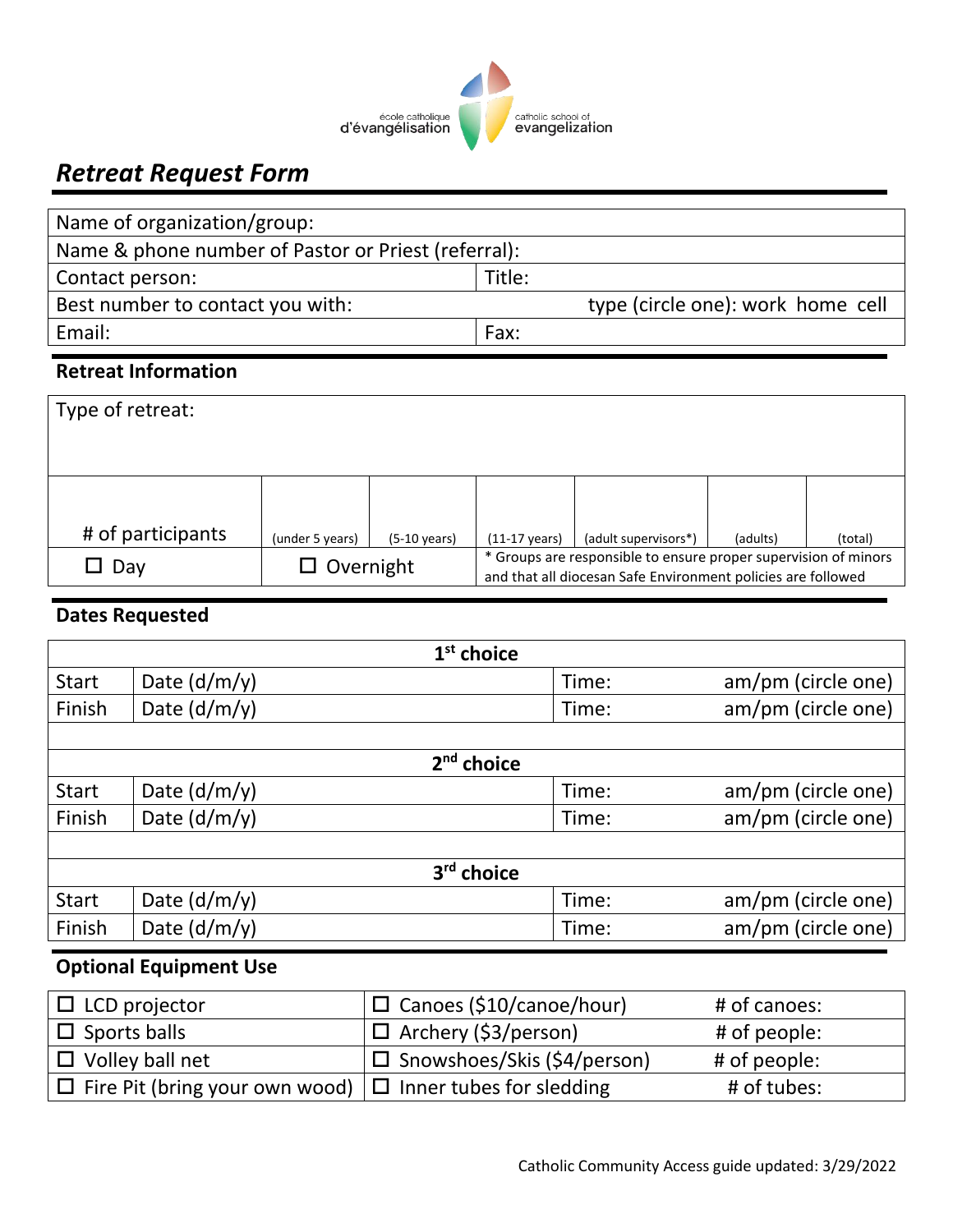

# *Retreat Cleaning Contract*

**Clean up duties** Clean up duties **Clean up duties** Continued on following page...

| Room               | <b>Duty</b>                                                     | Duty done $(\checkmark)$ |
|--------------------|-----------------------------------------------------------------|--------------------------|
|                    | All personal items removed                                      |                          |
|                    | Garbage & recycling emptied, bags replaced                      |                          |
|                    | Floor swept                                                     |                          |
|                    | Floor washed                                                    |                          |
|                    | Carpets vacuumed                                                |                          |
| All bedrooms used  | Mattresses (not plastic) shaken off (no sand), clean            |                          |
|                    | underneath, and flip. If plastic covered clean with vinegar and |                          |
|                    | water, if needed                                                |                          |
|                    | Windows closed                                                  |                          |
|                    | Wipe down sinks and mirrors                                     |                          |
|                    | Lights turned off                                               |                          |
|                    | All personal items removed                                      |                          |
|                    | Sinks, showers, mirrors and toilets washed                      |                          |
|                    | Garbage & recycling emptied, bags replaced                      |                          |
| All bathrooms used | Floors swept                                                    |                          |
|                    | Floor washed                                                    |                          |
|                    | Bath mats hung up/put in laundry (if fabric)                    |                          |
|                    | Lights/Fans turned off                                          |                          |
| Chapel/Board       | All personal items removed                                      |                          |
| Room/Sacristy/     | Garbage & recycling emptied, bags replaced                      |                          |
| Reconciliation     | Chairs, pews and chapel items re-set                            |                          |
| Room/              | Carpet & pews vacuumed                                          |                          |
| Multi-Purpose Room | Windows closed                                                  |                          |
|                    | Lights turned off                                               |                          |
|                    | All personal items removed                                      |                          |
|                    | Tables/counter washed                                           |                          |
|                    | Sink cleaned                                                    |                          |
| Dining Room        | Floor swept                                                     |                          |
|                    | <b>Floor Washed</b>                                             |                          |
|                    | Garbage & recycling emptied, bags replaced                      |                          |
|                    | Windows closed                                                  |                          |
|                    | Lights turned off                                               |                          |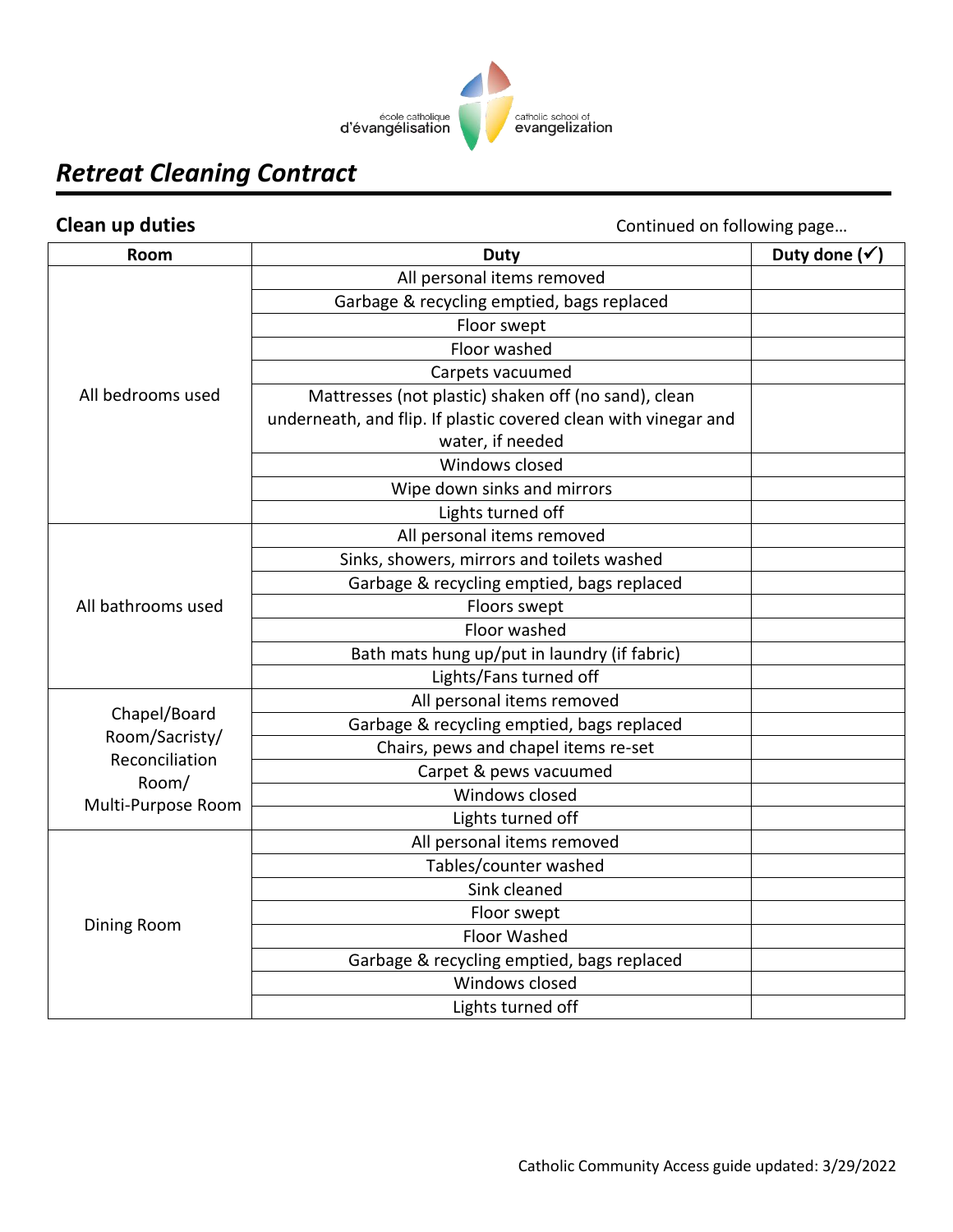

|                  | All personal items removed                                     |  |
|------------------|----------------------------------------------------------------|--|
|                  | Floors swept                                                   |  |
| Hallways,        | Floor washed                                                   |  |
| front entrances, | Vacuum carpets                                                 |  |
| stairways        | Windows closed                                                 |  |
|                  | Lights turned off                                              |  |
|                  | All personal items removed                                     |  |
|                  | Counter washed                                                 |  |
|                  | Dishes put away                                                |  |
|                  | Sinks cleaned                                                  |  |
|                  | Stove tops cleaned                                             |  |
|                  | Refrigerators emptied                                          |  |
| Kitchen          | Microwaves wiped                                               |  |
|                  | Floor swept & mopped                                           |  |
|                  | Garbage & recycling emptied                                    |  |
|                  | Floor swept                                                    |  |
|                  | Floor washed                                                   |  |
|                  | Windows closed                                                 |  |
|                  | Lights turned off                                              |  |
|                  | All rags, dish cloths, etc used put in dirty laundry basket in |  |
|                  | laundry room                                                   |  |
| Miscellaneous    | Garbage bags placed in the garbage shed                        |  |
|                  | Floor buckets emptied and mops hung up                         |  |
|                  | Recycling placed in the blue bins just outside of the garbage  |  |
|                  | shed                                                           |  |

I agree to ensure that the all of the duties listed are done before we depart after our rental weekend at the Catholic School of Evangelization. In return the Catholic School of Evangelization will waive the janitorial fees. I understand that if we do not fulfill our commitment to clean that we will be charged the janitorial fee, which will be taken out of our damage deposit.

| Signed:         |      | Date:                            |                 |       |           |  |
|-----------------|------|----------------------------------|-----------------|-------|-----------|--|
|                 |      | (representative of rental group) |                 |       |           |  |
| Signed:         |      |                                  |                 | Date: |           |  |
|                 |      | (CSE Director/representative)    |                 |       |           |  |
| Office use only |      |                                  |                 |       |           |  |
|                 | Date | Inspected √                      | Pass/Fail (P/F) |       | Signature |  |
|                 |      |                                  |                 |       |           |  |
|                 |      |                                  |                 |       |           |  |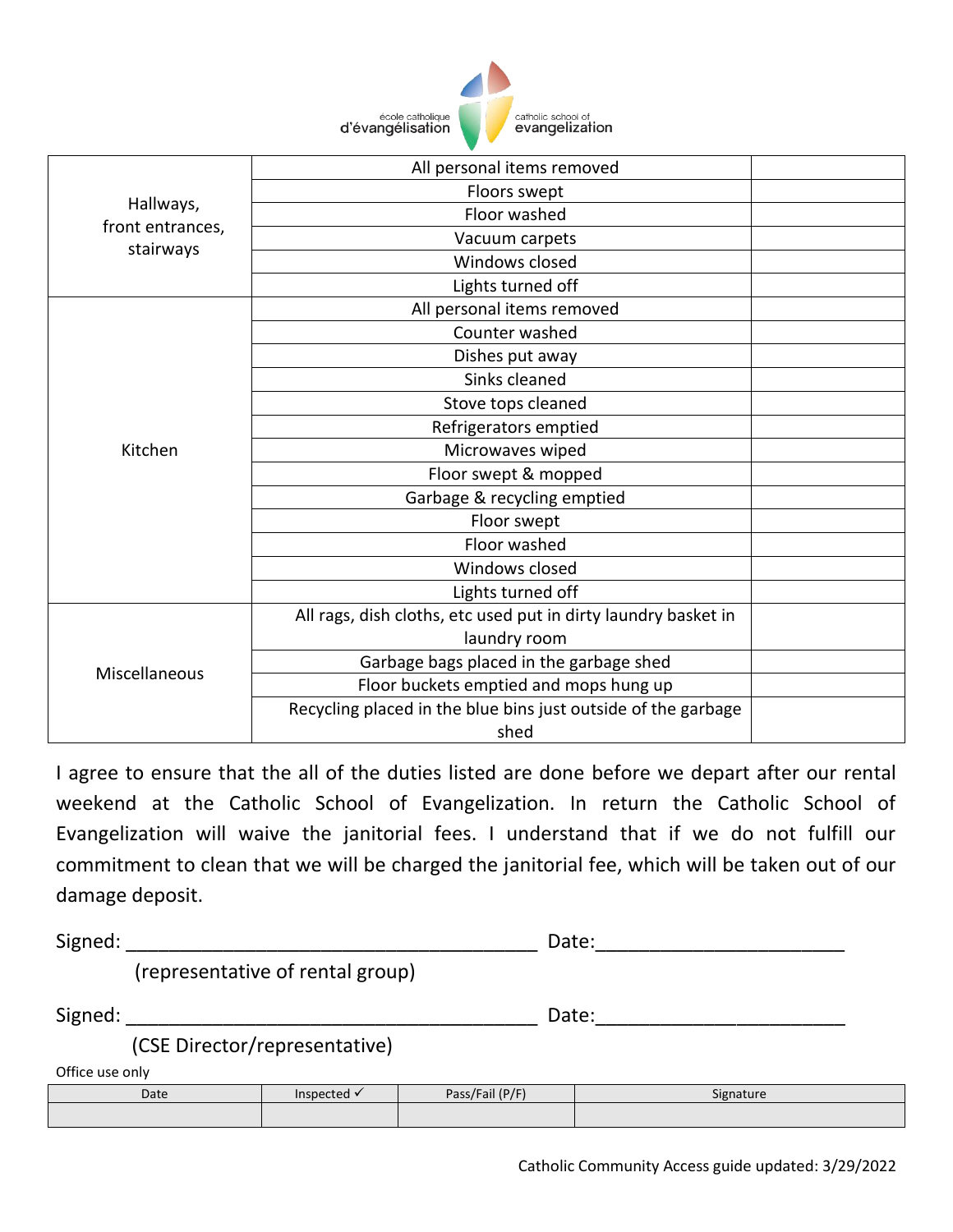

## *Retreat Contract*

 agrees to abide by the following terms and conditions outlined in this contract.

(name of parish/group)

#### **Terms and Conditions:**

- 1. The CSE is a Catholic organization and has as its principal vocation to promote Catholic Christianity. Guest group members agree not to practice, promote, or teach anything contrary to the teaching and traditions of the Catholic Church.
- 2. The CSE is a **smoke free** environment no smoking or vaping is allowed in the building or on the property.
- 3. Quiet time is at **11 pm** in all areas except for the basement meeting room. All exterior doors will be locked at this time.
- 4. Guests will not behave in a way that is demeaning or disrespectful to the CSE staff or values.
- 5. Guests will not create any disturbances in the town of St. Malo during the time of their stay.
- 6. Pets are not allowed. Service animals only.
- 7. **Camp fires** are to be built only in the designated area in the back yard. Permission to have a camp fire must be received from the CSE host. All fires must be completely extinguished before leaving. You must supply all of your own firewood.
- 8. Guest groups are responsible and accountable for bringing first aid supplies and the treatment of all illnesses/injuries.
- 9. Guest groups are responsible for the supervision of minors at all times, as well as ensuring that all diocesan Safe Environment Policies are adhered to.
- 10. **No alcohol, cannabis products, or illegal drugs** may be brought or consumed at the CSE.
- 11.Groups agree to pay the cost of repairing any damage to the property of the CSE caused by one of its members. Groups agree to provide a damage deposit prior to arriving in one of two forms: a) valid credit card (would be charged only as needed) or b) a \$500 cheque which will be returned if no damage has occurred.
- 12.**Cleaning**: Groups are responsible for the cleaning of the space before they depart, once their retreat is complete. This can be done in one of two ways: a) Completing the Cleaning Contract or b) paying a \$300 cleaning fee. (please check one)
	- $\Box$  We will clean (please complete the Retreat Cleaning Contract)
	- $\Box$  We will pay the cleaning fee